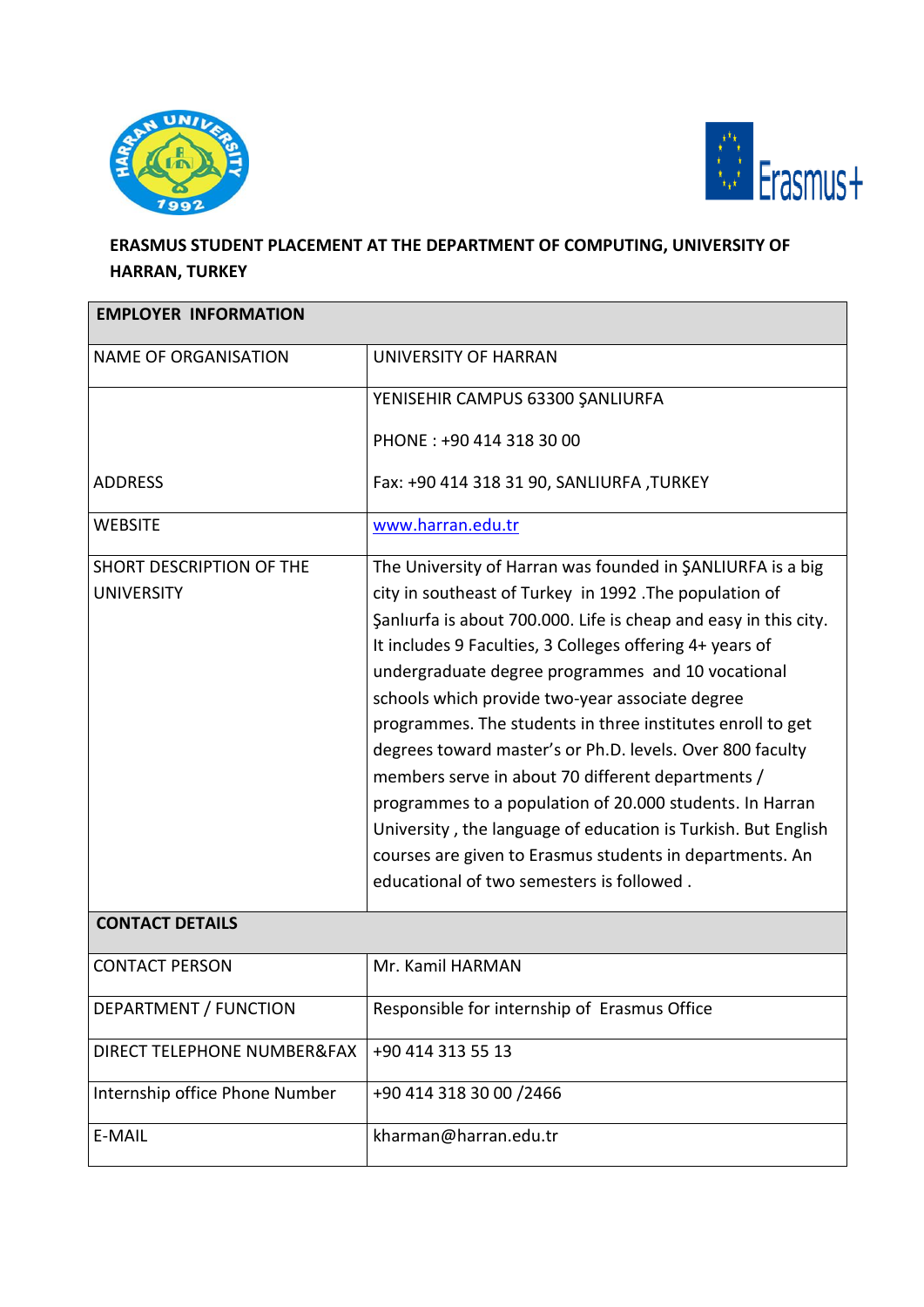| <b>PLACEMENT INFORMATION</b>                                                                 |                                                                                                                                                                                                                                                                                   |
|----------------------------------------------------------------------------------------------|-----------------------------------------------------------------------------------------------------------------------------------------------------------------------------------------------------------------------------------------------------------------------------------|
| DEPARTMENT / FUNCTION                                                                        | DEPARTMENT OF COMPUTING OF HARRAN UNIVERSITY-<br><b>TURKEY</b><br>(About 12 staff work in this department. They responsible for                                                                                                                                                   |
|                                                                                              | the network -hardware and software of Harran University)                                                                                                                                                                                                                          |
| <b>DESCRIPTION OF ACTIVITIES</b><br><b>AND TASKS</b>                                         | Good Knowledge in Network<br>Assisting in our staff on Network-software and<br>hardware                                                                                                                                                                                           |
| <b>START DATE</b>                                                                            | Any time of 2014-2015                                                                                                                                                                                                                                                             |
| <b>DURATION</b>                                                                              | 2 to 6 months                                                                                                                                                                                                                                                                     |
| <b>WORKING HOURS PER WEEK</b>                                                                | 30 hours/week                                                                                                                                                                                                                                                                     |
| <b>ACCOMMODATION</b>                                                                         | We can reserve accommodation at the Students Residence<br>Hall, dormitory paid by the trainee at student rates.(30-40<br>Euros per month)                                                                                                                                         |
| OTHER BENEFITS SUPPLIED                                                                      | We can provide:<br>City card for student transportation from dormitory<br>to the office paid by the trainee at student rates.<br>Food card for the University Restaurant (depending<br>on the dates and opening hours of the restaurant)<br>paid by the trainee at student rates. |
| <b>OTHER</b>                                                                                 | Internship is unpaid. Student should be fully granted by<br>his/her home University through the Erasmus Student<br>Mobility Programme.                                                                                                                                            |
| <b>REQUIREMENTS</b>                                                                          |                                                                                                                                                                                                                                                                                   |
| REQUESTED PROFILE OF THE<br><b>ERASMUS STUDENT (fields of</b><br>studies, completed years of | 1. The student enrolled at Bachelor's or Master's level degree<br>of Computer Department of University.<br>2. English level A 1-2 for both oral and written skills.                                                                                                               |
| studies, other professional<br>requirements)                                                 | 3. Knowledge of basic Turkish is considered a plus but not a<br>requirement.                                                                                                                                                                                                      |
| <b>COMPUTER SKILLS</b>                                                                       | 4. Good computer skills in Windows Word, Excel and Internet.                                                                                                                                                                                                                      |